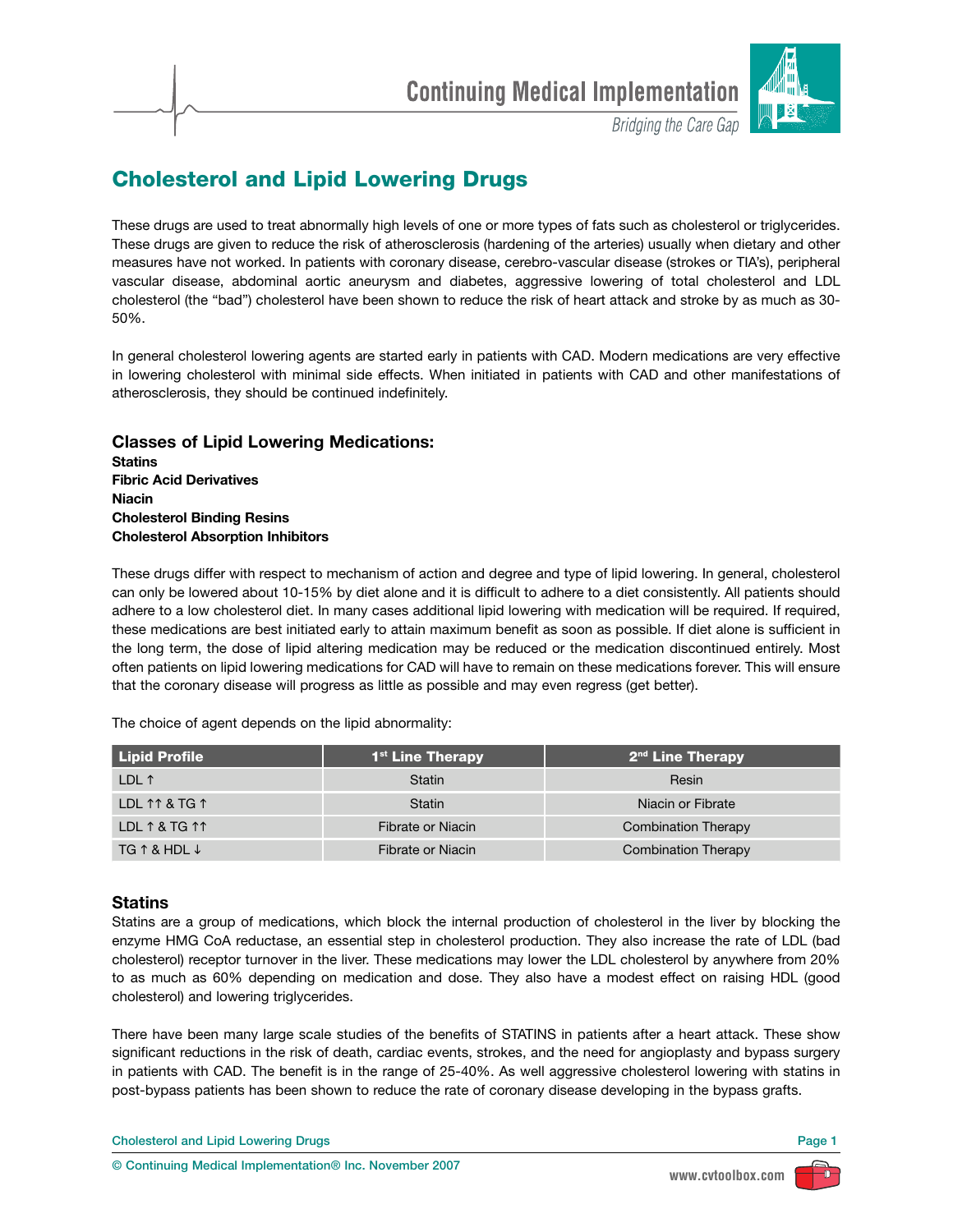Currently available **STATINS** include: **Lovastatin (Mevacor) Pravastatin (Pravachol) Simvastatin (Zocor) Fluvastatin (Lescol) Atorvastatin (Lipitor) Rosuvastatin (Crestor)**

These medications are generally well tolerated with infrequent side effects. Side effects to monitor include the development of muscle pains and liver abnormalities. While on these medications, liver function tests and the cardiac muscle enzyme CPK should be checked periodically (at 2-3 months after starting the medication and then every 6- 12 months. If you develop muscle pains on these medications, report your symptoms to your physician.

If your cholesterol improves on these medications, it means the medication is working. It does not mean you no longer need the medication. **Unless you are experiencing side effects do not stop your medications without checking with your doctor.**

## **Fibric Acid Derivatives**

The fibric acid derivatives or **Fibrates** include: **Gemfibrozil (Lopid) Fenofibrate (Lipidil micro, Lipidil Supra, Lipidil EZ) Bezafibrate (Bezalip)**

These agents act via a variety of mechanisms to lower triglycerides (35-50%) levels and raise HDL levels (15-25%). They may also reduce Lp (a) and fibrinogen, which have been identified as newer, non-traditional risk factors. Fibrates are particularly useful in diabetic patients whose characteristic lipid abnormality is high triglycerides and low HDL. In some patients who have combined lipid abnormalities, Fibrates are combined with statins to lower both triglycerides and LDL and to raise HDL. When combined it is best to take the Fibrate in the morning and the Statin in the evening. This minimizes the overlap of medication and the side effects. The fibrate prevents the rise of triglycerides that occurs after eating and the statin prevents the overnight production of cholesterol by the liver.

When combined fibrates and statins may cause inflammation of skeletal muscles resulting in muscle pain and weakness. This side effect is uncommon, but serious and any generalized muscle pain symptoms should be reported to your physician immediately.

## **Bile Acid Sequestrants (RESINS)**

Bile acids are the breakdown products of cholesterol. They are excreted by the liver via the bile. They are 90% reabsorbed from the intestine and used to re-manufacture cholesterol in the liver. Bile Acid Sequestrants (RESINS) interfere with this intestinal reabsorption, by binding the bile acids in the gut and thus promoting their excretion from the body. These agents are not absorbed and hence have no systemic effects. They may lower the LDL cholesterol by 10-30% depending on the dose. The use of these agents is often limited by GI side effects such as nausea, bloating, cramping and abnormal liver function.

## **Cholesterol Absorption Inhibitors**

Cholesterol absorption inhibitors are a new class of cholesterol lowering drugs which block absorption of cholesterol at the brush border of the intestine without affecting absorption of triglycerides or fat soluble vitamins.These drugs have the advantage of not being systemically absorbed and can lower cholesterol by about 20% on their own. When used in addition to statins they may provide an additional 15% cholesterol lowering. It is recommended to monitor liver function tests when using a cholesterol absorption inhibitor and a statin together. Side effects including fatigue, abdominal pain, diarrhea, muscle and joint pains and coughing are infrequent.

The only currently available cholesterol absorption inhibitors is Ezetimibe (Ezetrol).